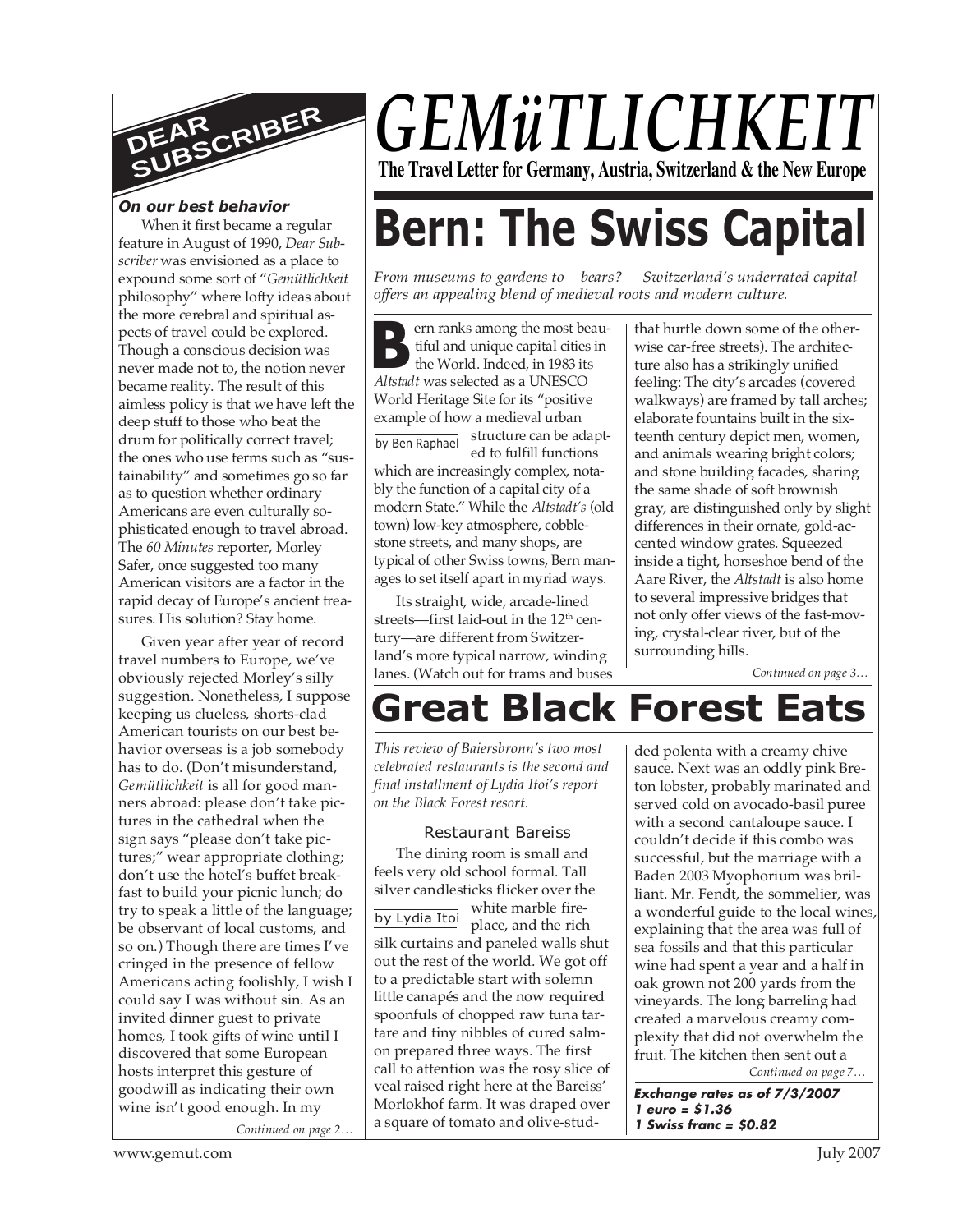#### *DEAR SUBSCRIBER Continued from page 1*

ignorance I have no doubt committed many gaffes of which I was totally unaware. Others have been quickly brought to my attention. Once driving between Munich and Salzburg on the Autobahn, I passed a man in a \$100,000 Mercedes sports coupe going at precisely the 80 kmph speed limit marked for that section. As I eased by him at about 100 kmph, he chastised my disregard for the law by flashing at me from his car's window a small replica of the 80 kmph speed limit sign. No doubt he had more signs at the ready for other scofflaws. (By now you've spotted the cultural difference; Teutonic advance planning vs. the New World's spur-of-themoment single digit.)

A Navy friend told me this story: On a Christmas Day sometime in the '70s he and his family drove from his base in Italy to Garmisch-Partenkirchen. During the trip they ran into snowstorms and passed through highway construction zones. At the end of the trip, his car was a muddy mess. In Garmisch, however, roads were covered in fresh, packed snow and the sky was a deep, cloudless blue; in other words a glorious day. Pausing at a red light in the center of town he looked over at the car stopped in the lane next to him, a gleaming BMW, obviously washed that very morning. Its driver, a 60ish woman, passed her steely eyes slowly over the length of my friend's filthy

car. After a few seconds she looked directly at him and, while slowly shaking her head, waved one long index finger from side to side like a metronome. Message delivered: get that hog washed.

My greatest travel humiliation came on our first trip to Germany many years ago in a restaurant where no English was spoken...whatsoever. To someone with zero German, the menu item *Matjesfilet "Hamburger Art"* might sound vaguely like meat. Wrong. It is several small whole, cold herring; heads, eyes, tails, fins, gills, scales, skin, the works. As appetizing as those dead fish were lying there on that bed of lettuce, they just weren't going to work as my dinner. I would pay for them, of course, willingly, but I needed something else, something hot, something, say, in a pig or a heifer or a duck or maybe a sheep. I would even take vital organs, but no cold fish, thank you. My attempt to communicate an apology to our most pleasant waitress for being an ignorant American, happy to consume one dinner but pay for two (I figured since I never touched the fish they could be re-sold as low-mileage, preowned *Matjes*), failed miserably. The good woman naturally assumed it was all her fault for not speaking English. The cook, a broad-shouldered, NFL linebacker-sized woman, saw it differently. As the waitress related the sad story to our cook at the kitchen entrance, Frau Butkus' face darkened and her eyes blazed across the room

at me. Thinking perhaps she spoke a little English, and that this could still be amicably worked out, I left my chair and approached her with my best pasted on smile. She took a couple of steps toward me and we both stopped, facing each other about 15 feet apart. By now, of course, we had the full attention of the entire dining room. I've never seen an angrier German. She pointed a bratwurst of a finger at me and in German said, "When in Germany, speak German." At that she turned and marched back to the kitchen, leaving me like Ralph Kramden, mouth moving but no sound. I rejoined Liz, the waitress brought us some perfectly good lamb chops, we ate quickly, paid and left. There was no charge for the fish.

So we'll leave the travel preachments to others and just keep pumping out the usual, where to sleep, eat, sightsee, and how to get around info—all the while trying to stay on our best behavior. — RHB

#### **Using Gemütlichkeit**

• Hotel prices listed are for one night. Discounts are often available for longer stays.

• All hotel prices include breakfast unless otherwise noted.

• Local European telephone area codes carry the "0" required for in-country dialing. To phone establishments from outside the country, such as from the USA, do not dial the first "0".

#### **Logging on to Our Website**

Back issues in PDF format from January 1993, except for the most recent 10, are available free to subscribers only at www.gemut.com (click on "Members"). To access the issues, enter the user name and password published in this space each month. The new codes are:

User Name: **bbrn** Password: **6924**

| <b>GEMÜTLICHKEIT</b><br><b>Vol. 21, No. 6</b>                                                                                                             | <b>HOTEL RESTAURANT RATING KEY</b> |                    |                            |              |
|-----------------------------------------------------------------------------------------------------------------------------------------------------------|------------------------------------|--------------------|----------------------------|--------------|
| <b>July 2007</b><br>The Travel Letter for Germany, Austria, Switzerland & the New Europe                                                                  | <b>Rating Scale</b>                | <b>Scale</b>       | <b>Restaurant Criteria</b> |              |
|                                                                                                                                                           | Excellent                          | 16 - 20            | Food                       | 65%          |
| <b>Publishers:</b><br><b>Robert H. &amp; Elizabeth S. Bestor</b><br>Nikki Goth Itoi<br><b>Executive Editor:</b>                                           | Above Average                      | 12 - 15            | Service                    | 20%          |
| <b>Tom Bross</b><br><b>Contributors:</b>                                                                                                                  | Average                            | 8<br>$-11$         | Atmosphere                 | 15%          |
| Lydia Itoi                                                                                                                                                | Adequate                           | $4 - 7$            |                            |              |
| <b>Thomas P. Bestor</b><br><b>Consulting Editor:</b>                                                                                                      | Unacceptable                       | 0<br>- 3<br>$\sim$ |                            |              |
| <b>Online Services:</b><br><b>Kurt Steffans</b>                                                                                                           |                                    |                    |                            |              |
| <b>Subscriber Travel Services:</b><br><b>Andy Bestor, Laura Riedel</b><br>Gemütlichkeit (ISSN 10431756) is published 10 times each year by UpCountry      | <b>Hotel Rating Criteria</b>       |                    | <b>Value Rating</b>        | <b>Scale</b> |
| Publishing, 288 Ridge Road, Ashland OR 97520. TOLL FREE: 1-800/521-                                                                                       | People/Service                     | 30%                | Outstanding Value          | $17 - 20$    |
| 6722 or 541/488-8462, fax: 541/488-8468, e-mail travel@gemut.com. Web                                                                                     | Location/Setting                   | 15%                | Very Good Value            | $12 - 16$    |
| site: www.gemut.com. Subscriptions are \$67 per year for 10 issues. While<br>every effort is made to provide correct information, the publishers can make | Guestrooms                         | 30%                | Average Value              | $-11$<br>9   |
| no guarantees regarding accuracy.                                                                                                                         | Public rooms                       | 5%                 | <b>Below Average Value</b> | 5<br>- 8     |
| <b>POSTMASTER: SEND ADDRESS CHANGES TO:</b><br>Gemütlichkeit, 288 Ridge Road., Ashland OR 97520                                                           | Facilities/Restaurant              | 20%                | A Rip-Off                  | 0<br>$-4$    |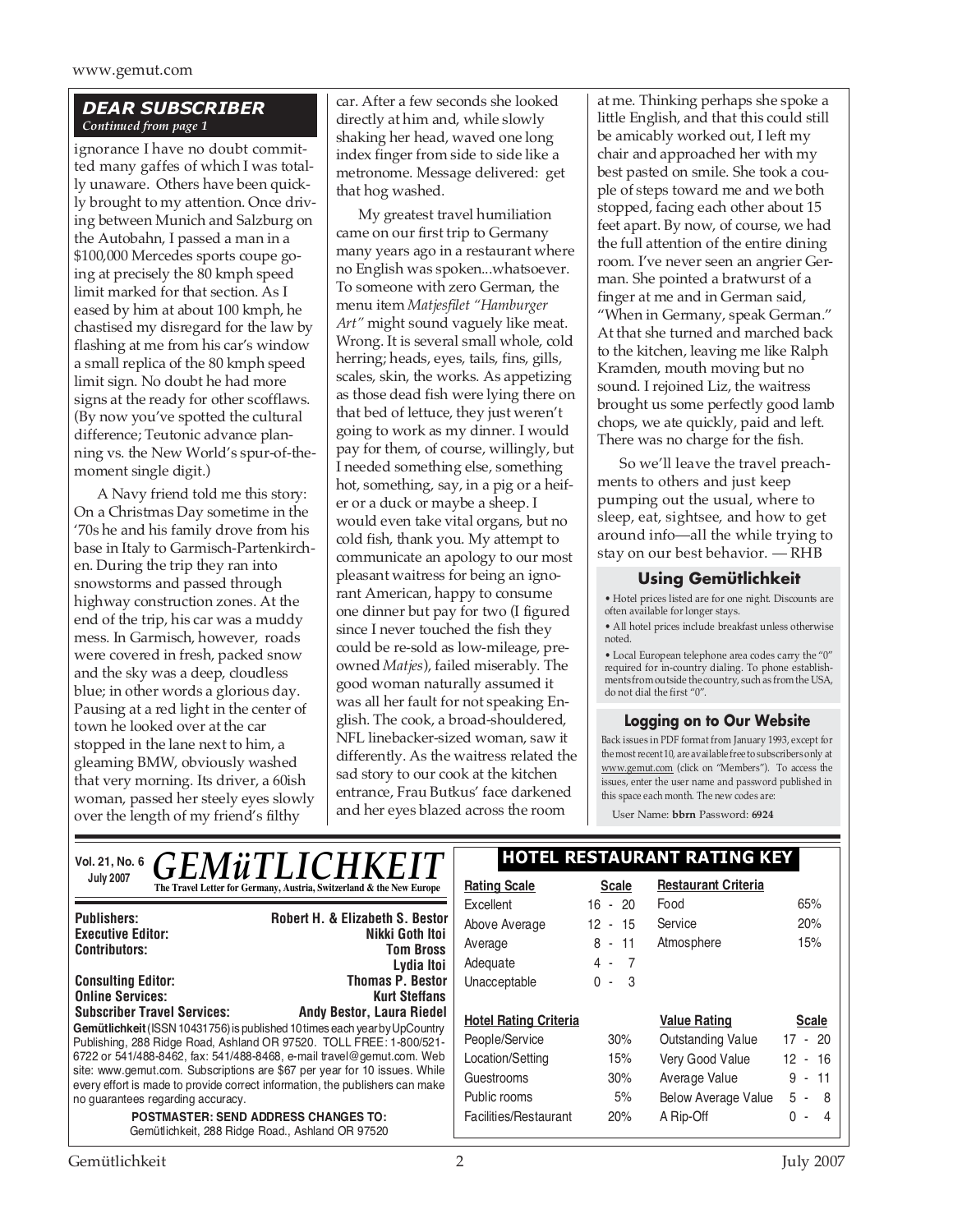### *BERN*

#### *Continued from page 1*

A good way to get a sense of the city is to stroll up to the Rosegarten, on a hill across the Aare. Walk down Nydeggbrücke street, past the Bear Pits (see below), and then follow the signs uphill to the garden. In spring and summer, you'll pass fields of yellow, purple, and white wildflowers before entering the manicured grounds. Bounded by a stone wall, the garden has shrub-lined pathways, subtle fountains, delicately designed flower beds, trellises and, of course, many roses, (depending on the season). There are big grassy areas, shaded by large birches and pines, where in good weather locals sprawl on blankets and kick soccer balls. There's also a café tucked in one corner.

But the best part of the garden is the view back down to Bern. In this single panorama, one gets a sense of all that makes Switzerland a unique destination: the *Altstadt's* red-hued roof shingles clustered within the curve of the Aare, steeples rising from the mass of more modern buildings beyond, all backdropped by a slice of the Alps. It's easy to spend an entire afternoon up here, admiring the view, smelling the flowers, or just lying in the lush grass watching the clouds.

In a country known for the homogeny of its people, another noteworthy aspect of Bern is its cultural diversity. From drum-playing Africans to dreadlocked hippies to finely dressed politicos, the people-watching is never dull.

#### The Pits

And then there are the Bear Pits, an unlikely attraction, sure to spark debates about the humane treatment of animals. The two stone-lined pits at the end of the main drag in the *Altstadt* until recently housed three European Brown Bears. The last descendent of a long line of Bern-born bears, Urs, was euthanized in March 2007 by the looks of this scrappy fellow in November 2006, it seemed it was probably his time to go. Remaining now are two playful Pyrenees Brown Bears born in the Zoo of Barcelona. Despite the city's efforts to spruce up

#### **Bern Basics I**

**Population:** 130,000

**Elevation:** 542 meters (1,778 ft.)

**Visitor information:** Railway Station, CH-3001 Bern, tel. +41/031/311 6611, fax 312 1233, info-res@bernetourism.com, www.berninfo.com/en/welcome.cfm

#### **Driving distances from Bern to:**

| $101 \text{ km}$   | 63 miles |  |  |  |
|--------------------|----------|--|--|--|
| 156 km             | 97 miles |  |  |  |
| 58 km              | 36 miles |  |  |  |
| $106 \mathrm{km}$  | 66 miles |  |  |  |
| $118 \mathrm{km}$  | 73 miles |  |  |  |
| $125 \mathrm{km}$  | 78 miles |  |  |  |
| Rail/bus times to: |          |  |  |  |
| 0:58               |          |  |  |  |
| 1:05               |          |  |  |  |
| 0:54               |          |  |  |  |
| 1:06               |          |  |  |  |
| 0:54               |          |  |  |  |
| 1:41               |          |  |  |  |
|                    |          |  |  |  |

#### **Closest airports:**

Zurich, Geneva, Basel/Mulhouse **Events:**

Bern Dance Days, mid-June Gurten Festival: music festival on Gurten hill in Bern, July 19-22, 2007 Bern Onion Market: 4th Sunday in Nov. Carnival in Bern: February 2008

the pits a few years ago (by adding some dead trees and boulders) apparently animal laws prevent them from replacing Urs. Thus fundraising for a new bear park is underway.

#### Great Museums

Notable museums are another Bern asset. Topping the list is the prestigious **Museum of Fine Arts** with the world's largest Paul Klee collection plus works by Picasso, Fra Angelico, Kandinsky, Chagall, and others (www.kunstmuseumbern.ch). The **Einstein House** is where the scientist lived and developed the theory of relativity (www.einstein-bern.ch). The **Swiss Rifle Museum** offers a comprehensive collection of firearms since 1817. The **Museum of Natural History** contains Europe's largest diorama of mammals and birds presented in natural habitat, as well as the original "Barry," the fabled Saint Bernard rescue dog. Exhibits at the **Swiss Alpine Museum** include 27 alpine topographical models. The **Museum of Communication** displays a huge stamp collection and traces the history of the Swiss postal system and telecommunications.

Bern's Tuesday and Saturday street markets are lively and diverse. Locals and tourists meandering among the Bärenplatz vendor stalls can purchase everything from fruit to jewelry to stuffed animals.

Perhaps the best time to visit Bern is in the summer, when the many cafés have outdoor seating. But anytime is good for exploring the *Altstadt* and walking by the Aare.

#### **Bern Hotels**

The *Altstadt* is packed with hotels, but even in quieter digs on the outskirts of town, you're never far from the city's lively culture and attractions.

#### Hotel Belle Epoque

**EDITOR'<sup>S</sup> CHOICE** Since this hotel was last reviewed in 1998 there have been a few changes. Most notably, new owners took over in 2003 and, though they leased some of the wonderful turn-of-the-century/Art Nouveau art and furniture from the previous owners, much of it is gone. Each room now holds roughly 10 pieces of original art—down from about 50. Still there, however, is the original Toulouse Lautrec poster hanging across from the bar and pieces by Guimard, the architect who designed several Paris metro entrances. Furnishings and wall hangings throughout have been carefully chosen to coordinate with wallpaper and carpets, making each room its own work of art.

Number 52, on the top floor (one flight of stairs required—the lift stops a floor below) under the old building's sloping roof line, is on two levels. Entry at the upper level is into a cozy sitting area. A few steps down a queen-sized bed lies directly beneath a skylight. A painted amoire is tucked into a corner, and a small but sparkling bathroom holds another skylight.

Numbers 31 and 32, near mirror images of each other, are decked out in green and red. Both showcase quality paintings with ornate, gold frames, windows that overlook the street, and two comfy, antique armchairs.

Other highlights of the 17-room hotel (14 standard rooms and three *Continued on page 5…*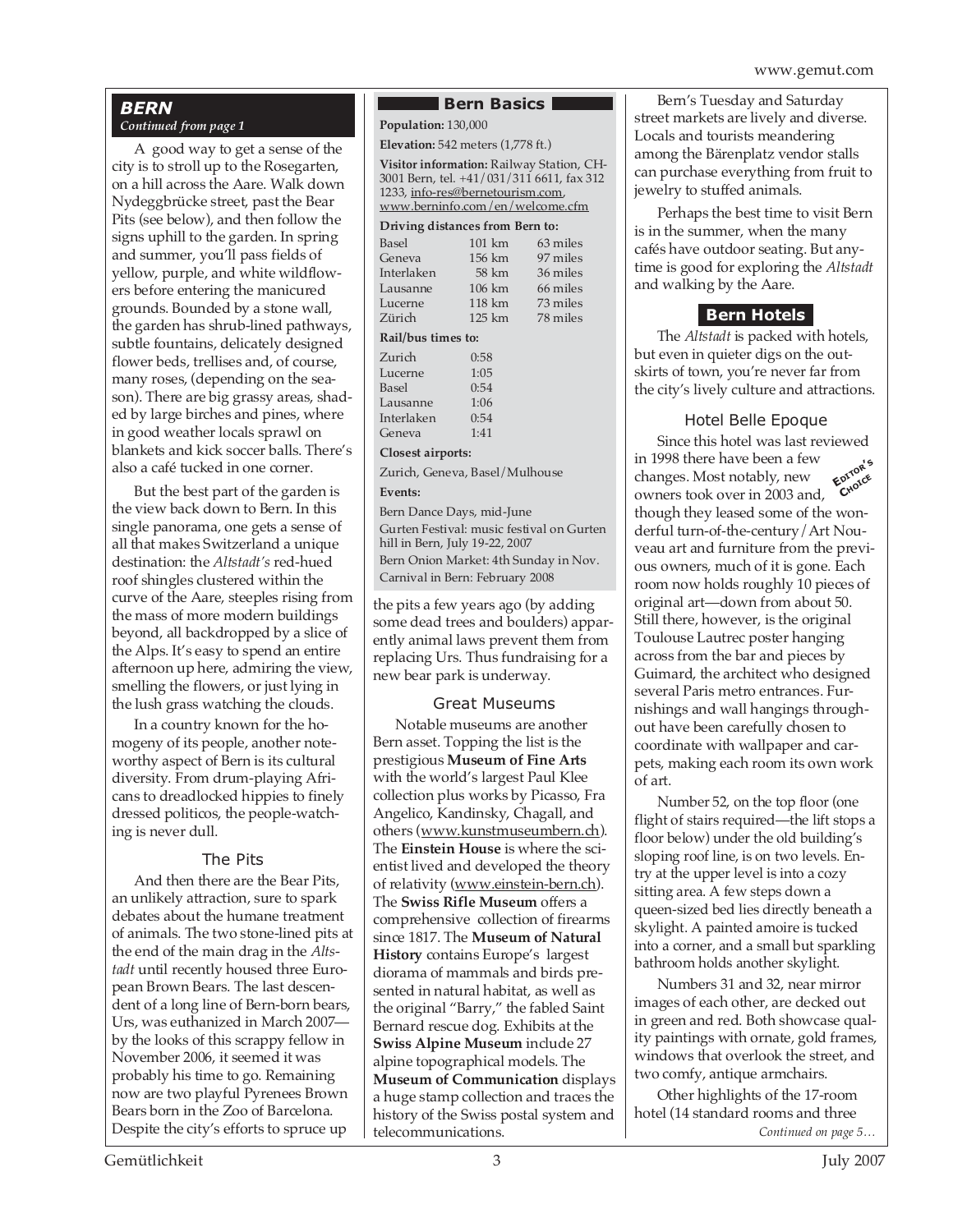## **15 Summer Festivals: Good Food, Wine, Music and Art**

*Europe turns on the charm each summer. From art and antique cars to music, wine, and adventure sports, Germany, Austria, and Switzerland stage events for every pastime. We've scanned the calendars and tapped our own travel experiences to find the best of the bunch. Have you attended any of these events in years past? Send us your review or post it at our new travel forum online at www.gemut.com.*

#### GERMANY **Documenta**

**Location:** Kassel

**Dates:** June 16 – Sept. 23, 2007 **Description:** The prestigious international art exhibition Documenta comes around only once every five years. This year's event is the 12th since 1955. **Hotel:** Residenz Domus **Contact:** www.documenta12.de

#### **Richard Wagner Festival**

**Location:** Bayreuth **Dates:** July 25 – Aug. 28 Enthusiasts of Wagnerian opera know all about this summer festival in Wagner's very own town and opera house. The event, which has taken on the aura of a pilgrimage, draws thousands of devotees annually and has consistently been soldout since its inauguration in 1876. You'll have to apply far in advance to get tickets. **Hotel:** Lohmühle

**Contact:** www.bayreuther-festspiele.de

#### **Maritime Festival**

**Location:** Bremen **Dates:** Aug. 3-5, 2007 An international lineup of musicians performs on island stages around the city's Vegesack harbor. **Hotels:** Lichtsinn, Hockzeithaus, Zur Post **Contact:** www.city-marketingvegesack.de

#### **Stuttgart Wine Festival**

**Location:** Stuttgart **Dates:** Aug. 29 – Sept. 9, 2007 Now in its 31st year, the Stuttgart Wine Festival celebrates fine wines and regional cuisine. **Hotels:** Graf Zeppelin, Relexa Waldhotel Schatten **Contact:** www.prostuttgart.de

#### **Oktoberfest**

**Location:** Munich **Dates:** Sept. 22 – Oct. 7, 2007 **Description:** Carnival tents and Oomppah-pah bands, and many rounds of "Ein Prosit" make this an unforgettable event, though like a sky dive or a mudbath, once may be enough for this worldfamous beer bash. **Hotels:** Vier Jarhrezeiten, Exquisit, Kraft, Acanthus **Contact:** www.oktoberfest.de/en/

#### **SWITZERLAND**

**Montreux Jazz Festival**

**Location:** Montreux **Dates:** July 6–21, 2007 **Description:** Enjoy a world-class musical event in an equally spectacular lakeside setting. This summer's lineup includes John Legend, Norah Jones and Wu-Tang Clan. **Hotel:** Masson **Contact:** www.montreuxjazz.com

#### **Locarno Film Festival**

**Location:** Locarno **Dates:** Aug. 1–11, 2007 Each summer thousands of movie buffs head to Ticino to see debut films of both new and established directors. Films are shown nightly on a giant outdoor screen in Locarno's Piazza Grande.

**Hotels:** Orselina, Mirafiori, Citadella **Contact:** www.pardo.ch

#### **Lucerne Festival**

**Location:** Lucerne **Dates:** Aug. 10–Sept. 16, 2007 Since moving to its new home in Jean Nouvelle's architecturally stunning and acoustically near-perfect concert hall in Lucerne's magnificent lakeside Culture & Congress Center, this gathering of the world's top conductors, musicians, and symphony orchestras has increasingly garnered a worldwide reputation that places it on a level with Salzburg.

**Hotels:** The Hotel, Wilden Mann, Cascada **Contact:** www.lucernefestival.ch

#### **Grand Raid Critalp**

**Location:** Verbier **Dates:** Aug. 18, 2007 A grueling bike race through the Swiss Alps provides an excellent opportunity for curious spectators. Camp out in Verbier, Heremennces, or Grimentz to get a view of the action. And stop by the bike festival in nearby Sion the Friday before the race. **Hotels:** Rosalp, La Rotonde **Contact:** www.grand-raid-cristalp.ch

**More events online at www.gemut.com**

#### **Steckborer-Oktoberfest**

**Location:** Steckborn **Dates:** Oct. 4-6, 2007 This town in eastern Switzerland serves up its own rendition of the international celebration of beer.<br>Hotel: Frobsinn **Hotel:** Frohsinn **Contact:** www.oktoberfeststeckborn.ch

#### AUSTRIA

**Öblarn Festival 2007**

**Location:** Öblarn **Dates:** July 14–Aug. 15, 2007 The largest open-air theater in the Alps happens only once every five years. **Hotels:** Gasthof Bäck 'n Hansl **Contact:** www.oeticket.com/portal/ en/culture/opera\_operetta/ johann\_strauss\_walzerkonzerte/241/

#### **Salzburg Festival**

**Location:** Salzburg **Dates:** July 27–Aug. 31, 2007 Austria's most popular arts festival includes operas, plays, and concerts. **Hotels:** Hotel Altstadt, Jedermann **Contact:** www.salzburgfestival.at

**Festival of 1000 Wines**

**Location:** Eisenstadt **Dates:** Aug. 23–Sept. 2, 2007 Seldom-visited Burgenland is emerging as Austria's top wine producing region. The Esterházy Palace Park provides a scenic backdrop for this event. **Hotels:** Hotel Burgenland **Contact:** www.austria.info

#### **20th Red Bull Dolomitenmann**

**Location:** Lienz

**Dates:** Sept. 9, 2007 This town in the Dolomites hosts numerous summer sporting events. Athletes battle mountains, winds, and whitewater in a quest to become a "Dolomitenmann." **Hotels:** Gästehaus Masnata, Haidenhof Gasthof Hotel

**Contact:** www.austria.info

**Eddy Merckx Classic**

**Location:** Salzburg **Dates:** Sept. 23, 2007

**Description:** If you're not up for riding with the legendary Belgian bike racer, you can view the action from the sidelines in Thalgau, where the two courses (140km and 108km) diverge. **Hotels:** Hotel Struber, Markus Sitticus, Trumer Stube

**Contact:** www.eddy-merckx-classic.com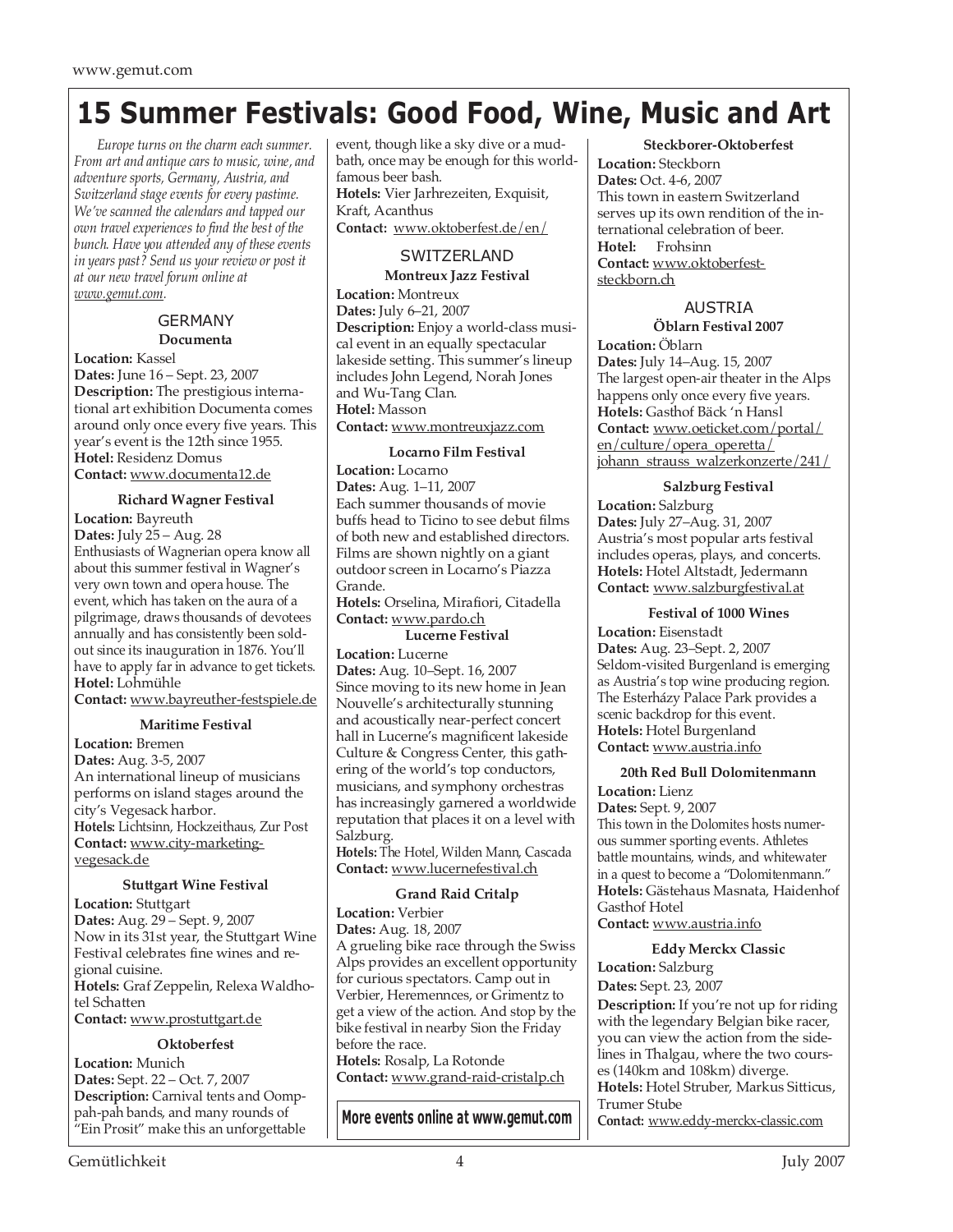#### *BERN Continued from page 3*

junior suites) include live jazz every Sunday, Bern's best old town location deep among shops and restaurants, a breakfast buffet featuring smoked salmon and champagne (not included in room price), and caring, personable owners, Jürg and Bice Musfeld-Brugnoli.

**Contact:** Hotel Belle Epoque, Gerechtigkeitsgasse 18, CH-3011 Bern, tel. +41/031/311 4336, fax 311 3936, info@belle-epoque.ch, www.belleepoque.ch.

**Daily Rates:** Singles CHF 195-245, doubles CHF 280-340, not including breakfast

**Rating:** QUALITY 16/20, VALUE 12/20

#### Innere Enge

An easy favorite when last reviewed in 1998, this four-star, **EDITOR'<sup>S</sup>** jazz-themed hotel still shines. The public rooms, elegant and warm, include a lounge with a fireplace surrounded by red leather armchairs. The restaurant beyond features large picture windows looking over the city and, on clear days, the Alps. Adding to the hotel's special appeal are a rich, ornately carved wood bar and jazz memorabilia everywhere. The basement jazz club features professional lighting and sound, and accomplished musicians. **CHOICE**

About half the 26 guestrooms bear the names and memorabilia of jazz greats. Number 26, the Eddie Condon room, displays signed records and photos, and is equipped with twin beds, two wicker chairs, and a flatscreen TV.

Number 29, on a corner, lacks a jazz theme, but engenders a spacious and cohesive feel. There is an antique desk and TV cabinet, love seat, wicker chair, and a dark wood coffee table. Bright flowery curtains frame the windows, and the luxurious bathroom has a separate tub and shower, and two washbasins.

Innere Enge's lone drawback is its location; a short bus ride, but long walk, from the city center. For travelers with cars, parking is free, and the atmosphere is decidedly quieter than at hotels in the busy *Altstadt*.

**Contact:** Innere Enge, Engestrasse 54, CH-3012, Bern, tel. +41/031/309 6111, fax 309 6112, info@zghotels.ch, www.zghotels.ch **Daily Rates:** Singles CHF 220-255, doubles CHF 250-290. Breakfast buffet CHF 25 per person.

**Rating:** QUALITY 16/20, VALUE 11/20

#### Hotel Bern

With a distinct retro décor, this upscale property, directed by Peter Schiltknecht, has a friendly staff, spacious guestrooms, and two restaurants. The entire hotel, including its 95 rooms, were renovated five years ago in a minimalist, modern style. A raised lobby seating area sports orange, purple, and lime-green bucket seats around small metal tables. Fresh apples are offered on each floor. The fifth floor is nonsmoking. Deluxe rooms occupy the quiet backside of the building, while standard rooms overlook the busy street below.

Number 301's furnishings include two full-sized beds, a futon that coverts to a bed, a quirky blue chair shaped somewhat like an orangepeel, a round glass coffee table, and a multicolored checkered carpet. A small, private balcony overlooks the *Altstadt's* shingled roofs.

Number 321, an average-sized single, has a double bed with wood headboard, tile floor and a lime-green, velvet-covered stool beside a metallic desk. There is no view; windows open to the center of the building.

Breakfast is from an ample buffet and, as of May 2007, is included in the room rate, though that may change within the next year.

**Contact:** Hotel Bern, Zeughausgasse 9, CH-3011 Bern, tel. +41(0)31 329 2222, fax +41/031 329 2299, hotelbern@hotelbern.ch, www.hotelbern.ch.

**Daily Rates:** Singles CHF 170-230, doubles CHF 195-340. Rating: QUALITY 11/20, VALUE 10/20

#### Hotel Kreuz

Though efficient and a good value, this clean but spare business hotel lacks personality.

Number 310, a typical single,

comes with one narrow bed, small window, built-in desk, and spotless bathroom. On one wall hangs a small abstract print.

You get the same wall art in Number 322 but more space and twin beds. A kidney-shaped desk occupies one corner, and a full tub in the bathroom is an added feature (most rooms just have showers).

Each floor has a small glass-enclosed room with a different community purpose. One harbors a game room with a tiny billiards table and a foosball table; another has computers with free Internet access (there is also free wireless throughout the hotel), and yet another has a self-service tearoom.

The second floor restaurant often hosts large lunch groups from Parliament. The space is bright and open, with hardwood floors and high ceilings.

On the top floor is a small fitness room and sauna, but the rooftop deck is the building's best asset. From it you can see all the city's major landmarks and beyond, including, on clear days, Alpine peaks.

#### **Key Websites for the Traveler**

**• www.gemut.com** Gateway site for travelers to Germanic Europe, including car rental, rail passes, hotel bookings, traveler feedback, travel tips, and past issues (free access to back issues for subscribers; see log-on info on page 2).

**• www.viamichelin.com** The Michelin database of hotels and restaurants, plus great interactive trip planning tools.

**• www.travelessentials.com** Guidebooks, maps, travel accessories, luggage, all at 10 percent off for subscribers. Use discount code gemut2006.

**• www.webflyer.com** Informative frequent-flyer forums make this a must for air travelers.

**• bahn.hafas.de/bin/query.exe/en** German rail website, with train schedules throughout Europe, as well as Germany.

**• www.sbb.ch/index\_e.htm** Swiss and European rail schedules.

**• www.ski-europe.com** Top Web resource for skiers with much data on Alpine resorts.

**• www.myswitzerland.com** Website of Switzerland's national tourist authority.

**• www.germany-tourism.de** Germany's national tourist authority.

**• www.austria.info/us** Austria's national tourist authority.

**• www.historicgermany.com** Website for an alliance of historic German cities.

**• www.thetravelinsider.info** Info on electronic devices used by travelers — cell phones, computers, etc.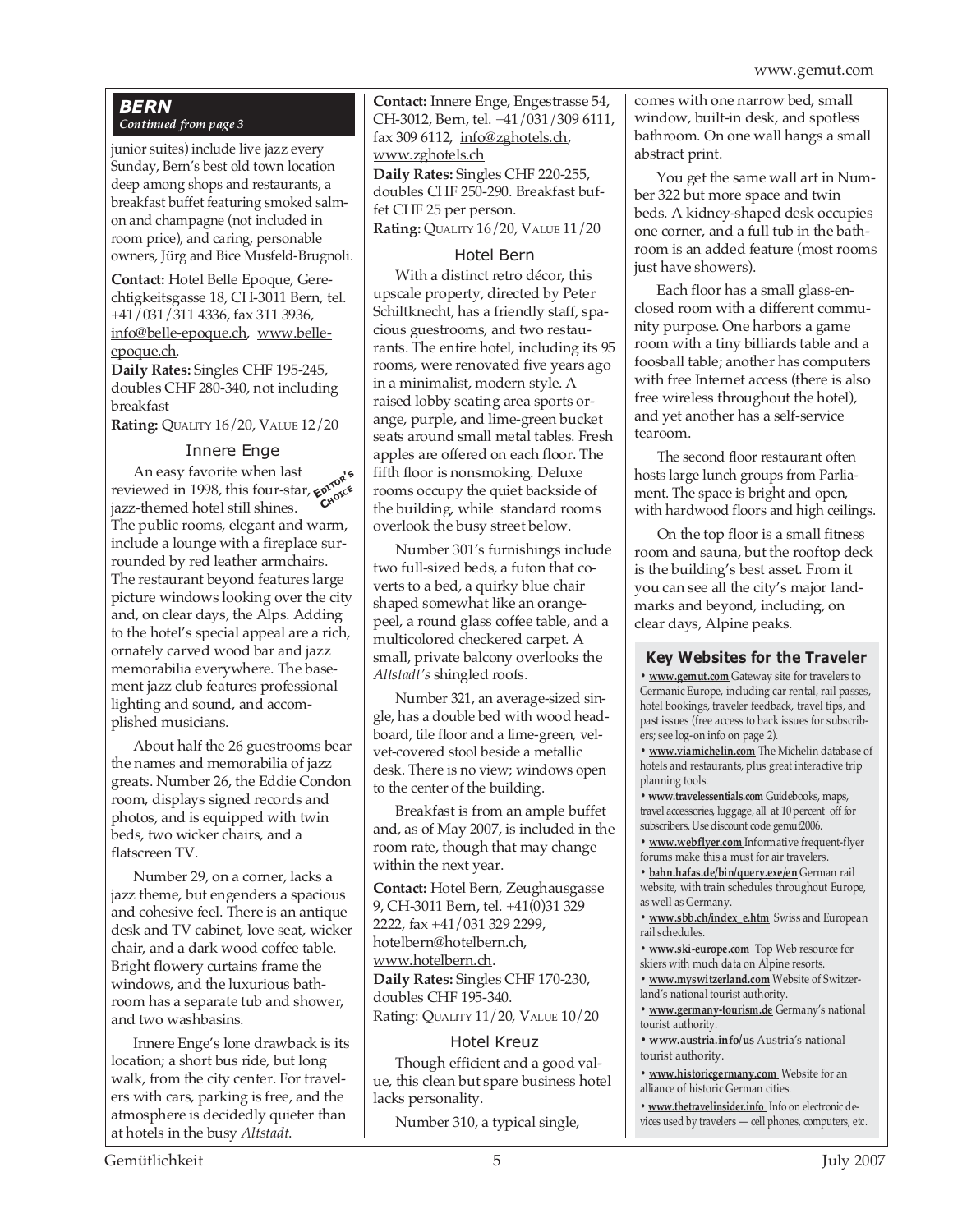**Contact:** Hotel Kreuz, Zeughausgasse 41, CH-3000 Bern 7, tel. +41/031 329 9595, fax +41(0)31 329 9596, info@hotelkreuz-bern.ch, www.hotelkreuz-bern.ch. **Daily Rates:** Singles CHF 120-145, doubles CHF 170-210. **Rating:** QUALITY 8/20, VALUE 9/20

#### **Bern Restaurants**

As one of Switzerland's most culturally rich and diverse cities, Bern has many fine dining options to choose from.

#### Ristorante Lorenzini

This compound, for lack of a better word (the place is huge), provides several sleek, elegant spaces in which to enjoy fine Italian cuisine or just a beverage or two.

At street level, are two separate bar rooms, each with a slightly different ambience. In one, an oval bar dominates the center of the room. In the next space, the bar is placed against the wall and black leather couches create a relaxed, comfortable ambience. An outdoor terrace under the arcade shelters several round metal tables, and a few wooden-slatted tables sit beneath umbrellas on the cobblestone street.

The first-floor (our second) Gran Ristorante has a clubby atmosphere, with white linens, black banquettes and bistro chairs, tall ceilings and windows, and parquet floors. Suspended halogen lights illuminate walls lined with contemporary prints, drawings, and old photos.

The menu is traditional northern Italian, featuring a full page of pasta (housemade) and risotto dishes, plus Tuscan antipasti, fresh salads and the usual veal and other meat dishes.

A fresh seafood salad of cool, crisp lettuce, calamari, shrimp, olives, and peppers in a subtle oil and vinegar dressing with a lemon wedge was a fine sharable appetizer.

A speciality of the house, cappelletti, was essentially a ravioli/tortellini-style cheese-stuffed pasta, served in a rich coating of sage-infused butter and cream or, if you choose, a much lighter fresh tomato sauce.

Among the dessert offerings are several flavors of gelato and, of course, a top-notch version of the Italian staple, Tiramisu.

On a recent visit for lunch we ignored the extensive wine list and drank a serviceable house rosé.

White, custom-made "Lorenzini" china adds to an overall classy, elegant vibe. Postprandial, gift-of-thehouse chocolates have customized wrappers with the restaurant's name.

The friendly staff gladly explains the menu and offers suggestions. Prices are moderate to expensive, with entrees in the CHF 15-50 range.

**Contact:** Lorenzini, Theaterplatz 5, CH-3011, tel. +41/031/311 7850 **Rating:** QUALITY 16/20, VALUE 14/20

#### Zimmermania

On a quiet side street in the *Altstadt,* this French-style bistro isn't as good as the best of its kind in Paris, but it's close. White lace curtains and wood-paneled walls hung with old drawings, photos, and an antique clock, create a cozy atmosphere in the two small dining rooms. Outside, red shutters and window flower boxes add to the decidedly quaint feel. The four outdoor tables set close against the building leave just enough space for passing motorists—if you sit here be careful you don't plunge a leg of your chair into one of the holes in the cobblestone.

The menu offers a selection of classic brasserie-style dishes. To start, the friendly staff brought sliced baguette accompanied by a rich, olive tapenade spread. The very freshest ingredients highlighted a Salad du Marché of lettuces, lentils, and sliced radishes in the traditional, creamy French dressing. *Escalope Viennoise,* a delicious version of *Wiener Schnitzel*, veal pounded very thin, breaded and fried, was served with a mound of extremely thin, crisp French fries.

Another winner was grilled shrimp with Mediterranean noodles tossed with sun-dried tomatoes, black olives, onions, capers, and cherry tomatoes in a light tomato sauce.

The dessert menu veers away

from the French theme and also offers sweets from Italy and Spain. A chocolate mousse, served in a glass resembling a votive candleholder, was extremely rich, thick, and satisfying.

The presentation here is simple and straightforward, with little embellishment, but—much more important— the food tastes great.

Prices may be on the expensive side, with entrees from CHF 35 to 58, but the quiet atmosphere, excellent service, and first-rate food make Zimmermania a top pick.

**Contact:** Restaurant Zimmermania, Brunngasse 19, CH-3011 Bern, tel. +41/031/311 1542, fax 312 2822 **Rating:** QUALITY 15/20, VALUE 10/20

#### Schmiedstube

Offering traditional Swiss fare at reasonable prices, Schmiedstube fills up patrons with bratwurst, *Rösti*, braised beef, and lamb stew —among other hefty dishes. Inside, the décor is sleek and modern with large windows, a small marble bar, marble tabletops, red leather chairs, and a visually interesting ceiling of slanting metal grates.

Outside, Schmiedstube shares a large cobblestone square with several other restaurants. Blue and white stripes on the tablecloths and umbrellas give the outdoor seating area somewhat of a seaside feel.

A refreshing Märít Salat consisted of spring greens, radish, cucumber, and tomato wedges in a zesty vinaigrette dressing. *Alpenmagrone*, a Swiss rendition of macaroni and cheese, came in a modest serving size with applesauce on the side. The creamy cheese sauce with parsley flakes was a little runny, but delicious. A topping of crisp, battered and fried onions, nicely complemented the creamy noodles.

The staff is prompt, if a little rigid, and prices are reasonable with entrees around CHF 15 to 25.

**Contact:** Schmiedstube, Schmiedenplatz 5, CH-3000 Bern 7, tel. +41/031 /311 3461, fax +41/031/311 5244, info@schmiedstube.com, www.schmiedstube.com. **Rating:** QUALITY 9/20, VALUE  $10/20$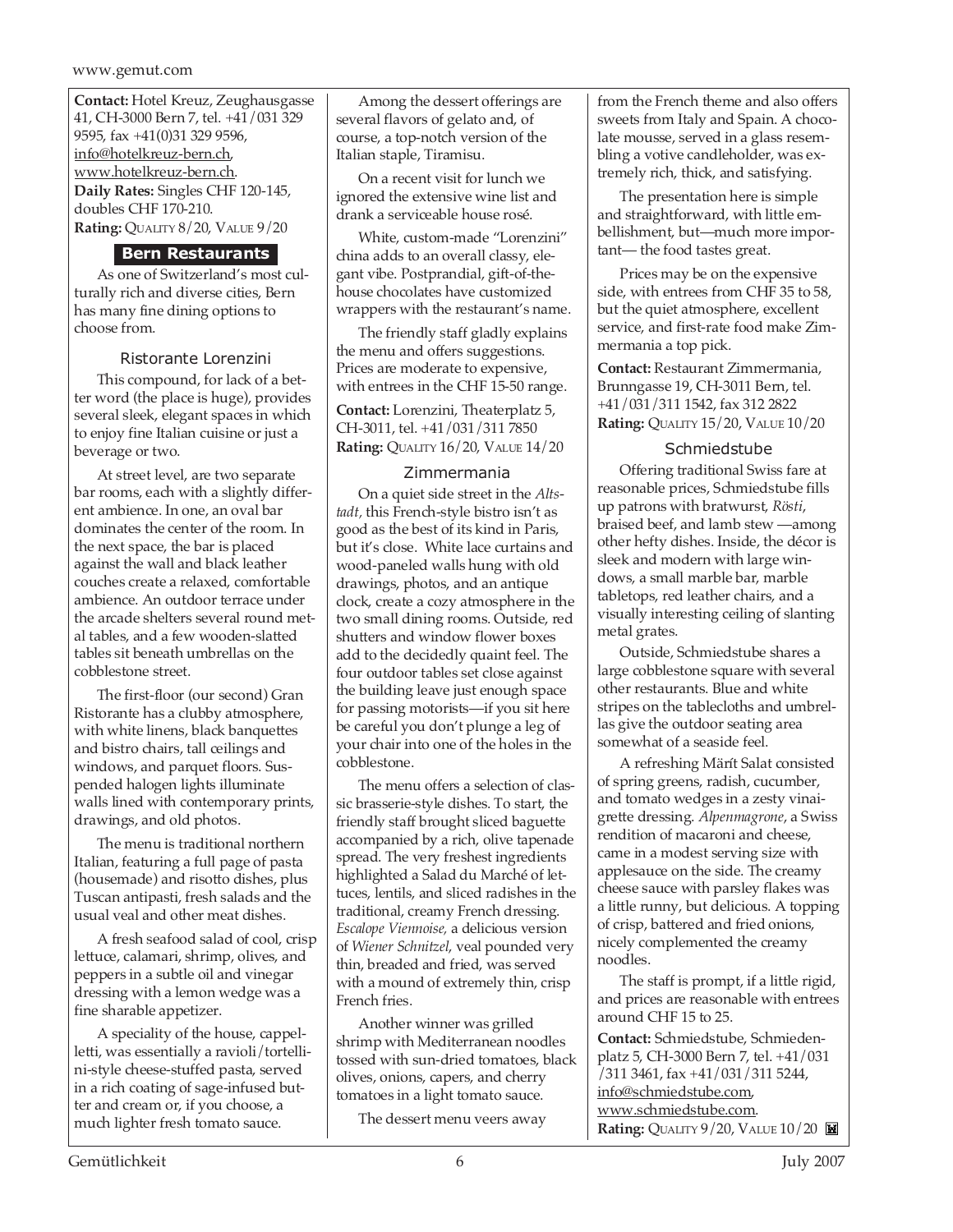#### *BLACK FOREST EATS Continued from page 1*

blandly classic Continental finedining staple, cod in creamy mustard champagne sauce, garnished with clams and diced zucchini. Mr. Fendt stopped by to pour a 2002 Zie Reisen, a light-bodied red with a lot of tobacco and leather and a bit too much wood. This time, the wine took backstage to the main course, two beautifully cooked red venison medallions with tiny chanterelles and a mini pastry stuffed with diced organ meat. This was exactly the kind of only-in-the-Black-Forest dish we were hoping to find, and we appreciated the effort to use special local products.

The cheese cart featured a goodquality selection of mainly French cheeses served with lovely jams and gingered pears. Then we were nearly killed with an onslaught of gorgeous desserts: a frozen snowball of banana ice covered in coconut with pineapple sauce, a strawberry meringue tart with chopped pistachio, a vanilla custard cream with more strawberries, *Rote Grütze* (red berry pudding), and a fabulous minimalist Black Forest Napoleon made of home-canned cherries on a thin cookie with whipped cream, kirsch, and a curl of chocolate. Then they were evil enough to bring around a jeweled cart of *mignardises*, the lovely cookies, candies, and cakes that provide one last temptation with coffee. Mr. Fendt sends us one last treat, his own 2003 dessert wine from his Mosel vineyard. He makes one wine a year, and given the heat wave in 2003, he had decided to turn it into a crisp, firm, yet sweet delight. What I couldn't figure out is how people around here eat like this and still fit into those lovely slimwaisted dirndl dresses. When I asked our friendly waitress why only the female staff wear traditional uniforms, she glanced around carefully before answering, "Actually, I don't think you'd want to see the manager in lederhosen!"

Menu Prices: Appetizers €36-56, soups €22, fish and meat courses

€42-52, six- course tasting menu €106 per person, seven-course menu €128 per person

**Contact:** Restaurant Bareiss in the Hotel Bareiss, Gärtenbühlweg 14 D-72270 Baiersbronn-Mitteltal, tel. +49/074/42 47 0, fax +49/074/42 47 320, info@bareiss.com, www.bareiss.com

**Rating:** QUALITY 16/20, VALUE 12/20

#### Restaurant Schwarzwaldstube Hotel Traube Tonbach

Three stars for Michelin mean "worth a special journey," which would indicate it's worth getting on a plane from London to Stuttgart, then driving over an hour through the Black Forest to spend enormous sums for one four-and-a-half hour lunch. Was it worth it? That depends. Yes, this is definitely the best restaurant for miles and one of the best in Germany. Yes, the service is

### *Then they were evil enough to bring around a jeweled cart of mignardises.*

perfect, the surroundings sumptuous, and the wine cellar well stocked. But what I really want at this level is to be thrilled. I want the taste bud equivalent of shivering goose bumps. The meal was indeed excellent. But instead of that blissful feeling of wanting it never to end, I found I kept looking at my watch. Dining is no different from dating and watches aren't a good sign. And I can't put my finger on any real reason, except that there just wasn't any chemistry between us.

The scene was set for romance. Panoramic windows provided a backdrop of sunshine and a sweeping view of the hills. Majestic carved ceilings, chandeliers and manorial chairs were offset by whimsical animal sculptures made of Christofl cutlery on every table. The meal started with some of the most interesting nibbles we'd had in a long time. Three spoons held salmon eggs with smoky liquid eel fat, a clear seafood gelatin with Japanese baby shiso leaves and wasabi flying fish eggs, and a dollop of horseradish mousse mixed with another wonderfully fresh, crunchy fish roe. The intrigue continued with four elaborate preparations of tuna and five preparations of crab, including an eye-catching roll of striped gelatin of seafood consomm and crab bisque stuffed with creamy crabmeat. Despite the fact that all of the ingredients had been brought from far away, I could tell I was in a German, as opposed to French, restaurant. The flavors were lively, the combinations bold, the execution careful.

Then the seduction seemed to lose steam. The foamy asparagus velouté on foie gras cream with summer truffle was tasty but seemed heavy and fattening for summer. The rosette of sliced scallops spiked with chili and floating in a sea of coconut milk, macadamia and pineapple brought to mind tropical beaches wall to wall with German tourists. The octopus risotto was soggy, with no discernible octopus flavor, while the combination with grilled red mullet, artichokes, red wine sauce, and onion marmalade seemed busy and contrived.

The delicious Bresse pigeon breast perched on a paté of its own organ meats and a thin crouton had an extremely peppery pine honey crust. It was served with some sliced root vegetables and three enormous, mealy gnocchi instead of the customary *Spätzle*. The chef, I was informed, believes only professional old women can make *Spätzle* properly, and he is not an old woman. You won't find *Spätzle* at the Schwarzwaldstube, and I think that's a shame. I think gnocchi are also best left to specialists.

Instead of cheese, we had an excellent hot Parmesan mousse with sliced summer truffle and crunchy *fleur de sel (*sea salt*)*. I correctly suspected the chef of using a gas siphon, a famous technique by Spanish avantgardist, Ferran Adria, to create the foamy hot mousse.

The pace of the restaurant had been perfect thus far, but it started to flag around the desserts. Finally, a fantastic Black Forest "torte" arrived,